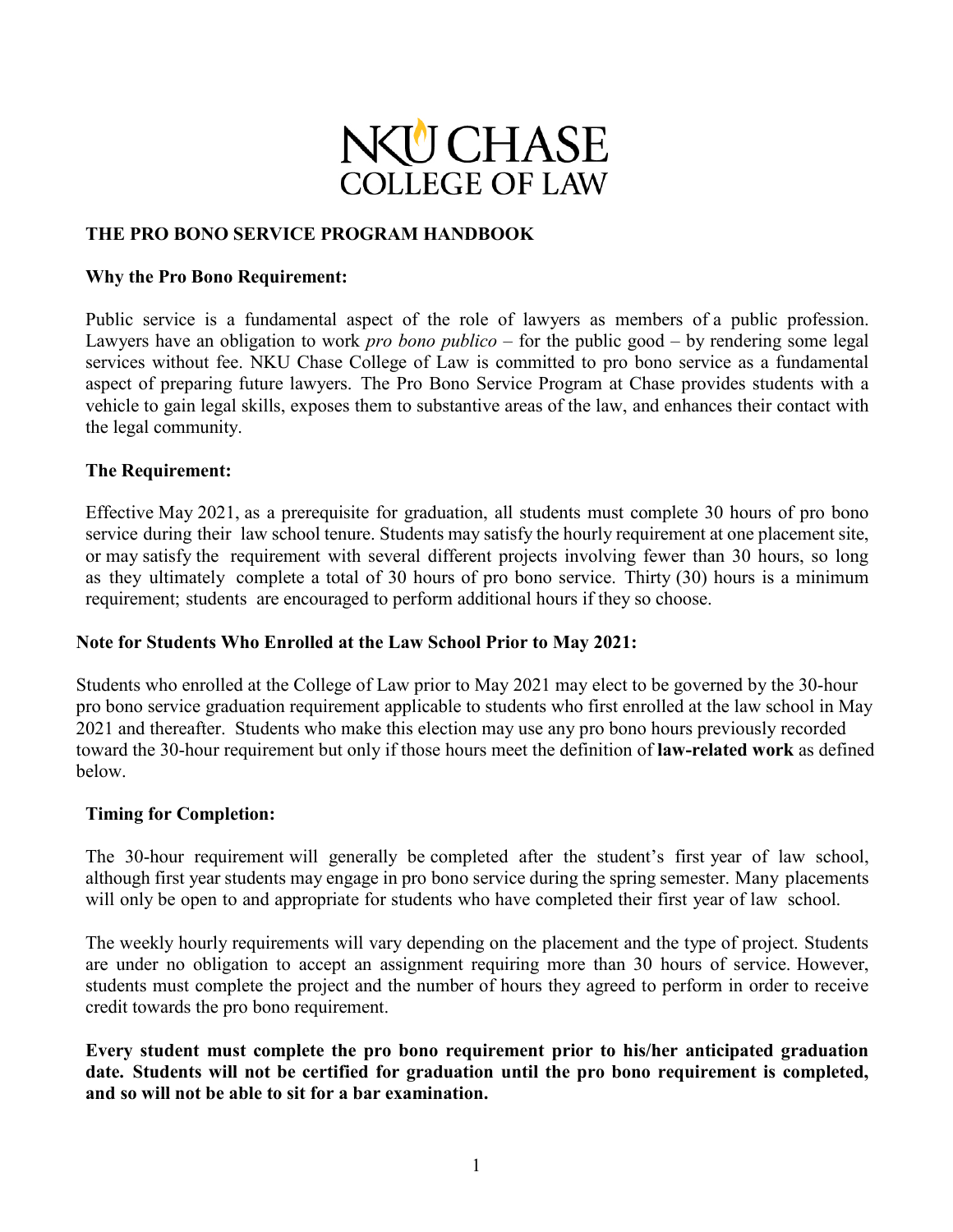# **Definition of Pro Bono Work:**

Pro bono work is broadly defined as **law-related work** performed:

- 1. In public interest or pro bono organizations, or other non-profit organizations.
- 2. In the public sector (governments, legislatures and courts).
- 3. With private practitioners or law firms when the work is performed at no cost or at a reduced fee on behalf of underrepresented clients (e.g., volunteer lawyer cases).

### **In addition, the work performed by the student must be uncompensated and not for academic credit, and must be performed at an approved placement site.**

### **Supervision Required:**

Student pro bono work must generally be supervised by an attorney, judge, or faculty member. Students performing work involving direct client representation and litigation must be supervised by a licensed attorney. Students who do advocacy work on behalf of a non-profit organization may be supervised by an advocate with expertise in the relevant subject matter. Student work with legislators and policymakers must be confined to research on policy and legislative matters. Student work for nonprofits and legislators/policymakers may not be used as a substitute for consultation with legal counsel. All approved pro bono placement sites will have a designated supervisor for the student assignment.

### **Approved Organizations for Pro Bono Placements:**

Students perform their pro bono work with organizations that have been approved by the Coordinator of the Pro Bono Project. The following types of organizations are pre-approved:

- Legal Aid societies
- Public Defender offices
- Public interest law firms
- Government law offices
- Judicial clerkships
- Faculty based pro bono projects
- Law-related education
- Courts/judges
- Volunteer Lawyer Project pro bono cases being handled by private attorneys
- Externship placements sites (with the exception of for-profit organizations)

If students wish to complete pro bono work with an organization that is (i) not on the approved list or (ii) not one of the pre-approved types of organizations, students may request approval of an opportunity at another organization by submitting the placement for approval in their Chase Connect Experiential Learning profile. (see instructions in the Pro Bono How-To list at the end of this document for information).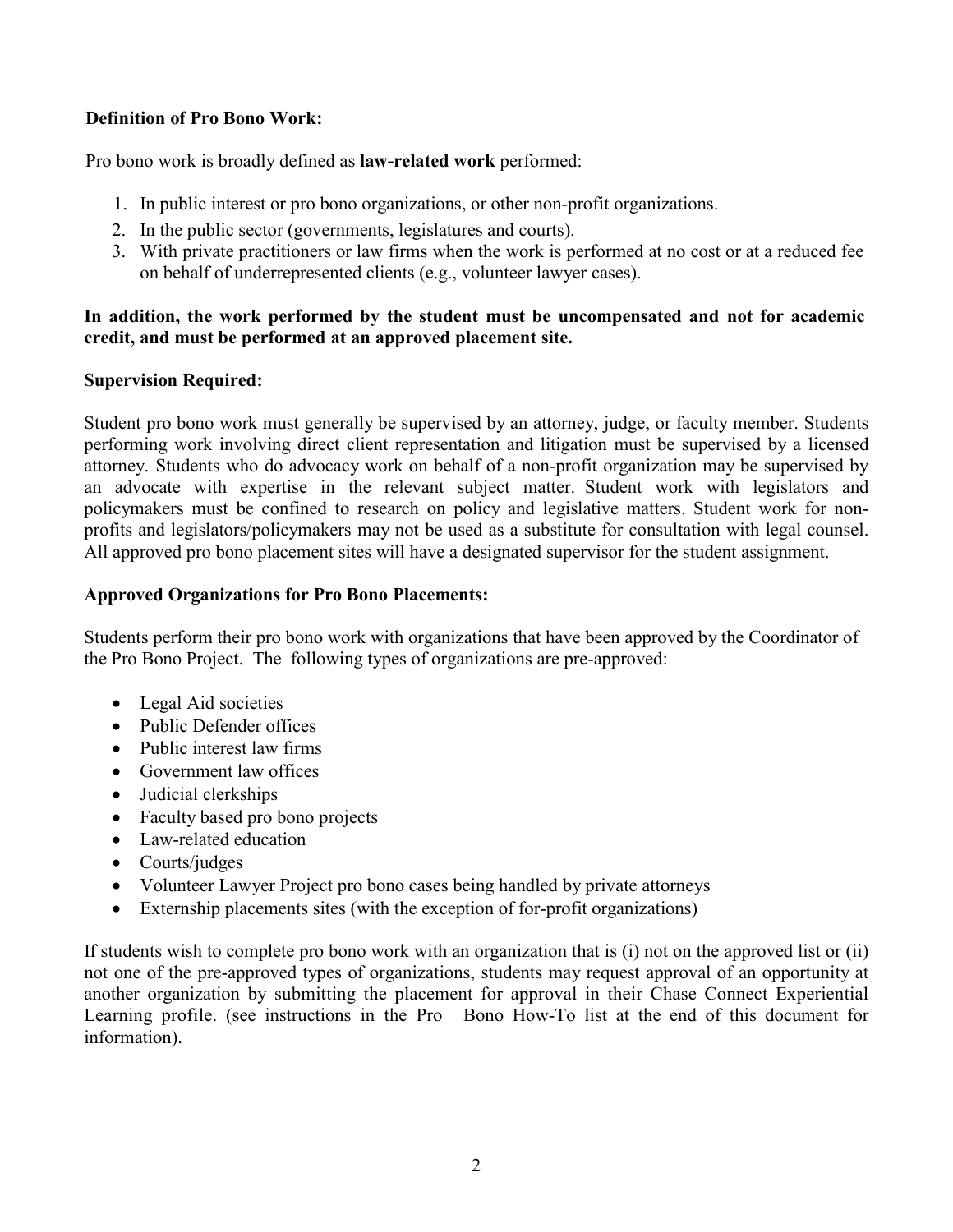# **Types of Work and Assignments:**

Students can perform a broad range of law-related work including:

- community legal education
- client intake
- client interviews
- preparing a case for trial
- assisting attorneys in a trial or appeal
- factual investigation
- legal research and writing
- legislative and policy analysis
- preparing law related documents

Students cannot receive pro bono credit for clerical work, event planning, or fundraising activities. Travel time to and from a placement is generally not counted toward the 30-hour requirement. For approval in exceptional circumstances contact Kathy Kelly, Pro Bono Project Coordinator.

## **Training:**

Up to 5 hours of training necessary to work at a particular placement can be credited toward the 30-hour requirement. Some placements will require much more training than others. The approximate number of training hours required will be indicated in the organization's placement opportunity information.

### **Uncompensated Requirement:**

"Uncompensated" means that the student receives no monetary compensation or academic credit for work done to satisfy the pro bono requirement. To ensure that work credited toward the pro bono requirement is distinguished from work receiving compensation or academic credit, the following rules will apply:

- 1. *Pro bono work related to employment*: If a student is employed by an approved placement site, work performed by the student may qualify for pro bono credit only if the student is compensated on an hourly basis and receives no compensation for the work for which pro bono credit is sought. Any additional hours counted as pro bono work must be registered and logged as an approved pro bono opportunity.
- 2. *Pro bono work related to a clinical course or externship*: If a student has worked in a clinical course or in an externship program at an approved pro bono placement site, additional work performed by the student at that placement site may qualify for pro bono credit only if that work is in addition to the work required in satisfaction of the externship/clinic. Any additional hours counted as pro bono work must be registered and logged as an approved pro bono opportunity.
- 3. *Pro bono work for a faculty member*: Work provided under the auspices of a faculty member relating to a pro bono project may qualify for pro bono credit if that work is not performed by a student for academic credit or compensation.
- 4. *Pro bono work related to a funded public interest fellowship*: Work provided under the auspices of a funded public interest fellowship may qualify for pro bono credit only if the work is in addition to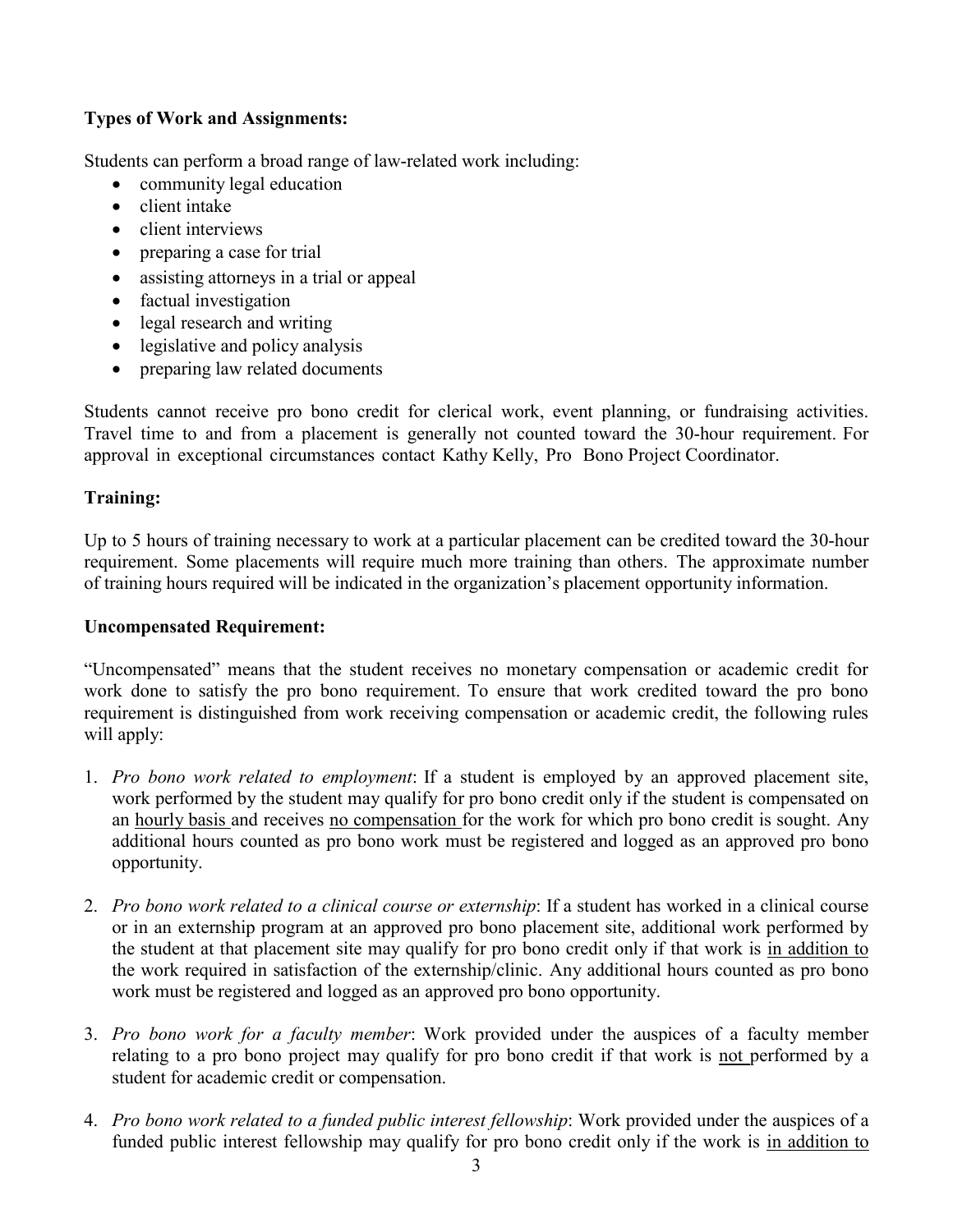the work that the student is expected or required to complete in fulfillment of the fellowship. Any additional hours counted as pro bono work must be registered and logged as an approved pro bono opportunity.

### **Placement Process:**

- 1. A student selects an approved organization (see "Approved Organizations for Pro Bono Placements" section on page 2 of this handbook for pre-approved types of opportunities). The student then calls or emails the contact person at the organization to express interest in a pro bono opportunity.
- 2. Alternatively, the student may submit for approval through Chase Connect, a pro bono project at an organization not listed as an approved placement site. See instructions in the Pro Bono How-To list at the end of this document for information on how to submit a placement for approval. Students must receive approval before the work begins.
- 3. A student in need of assistance in finding or choosing a pro bono placement should set up an advising appointment with the Pro Bono Project Coordinator, Kathy Kelly at 859-572-7853 or [kellyk3@nku.edu.](mailto:kellyk3@nku.edu.)
- 4. After the student verifies that an approved placement is available and of interest (or obtains approval of a student-initiated placement), the student must create and submit the pro bono experience in their Chase Connect profile (see instructions in the Pro Bono How-To list at the end of this document) and have the placement approved by the Career Development Office.
- 5. The student keeps a Log of Hours as he/she works on the project using Chase Connect (see instructions in the Pro Bono How-To list at the end of this document). Hours may not be logged until the pro bono placement has been approved by Kathy Kelly, Pro Bono Coordinator.
- 6. Upon completion of the pro bono project, the student (i) asks the placement supervisor to complete a Supervisor Evaluation form and ensures the signed evaluation has been received by Kathy Kelly; and (ii) completes the Student Evaluation form in Chase Connect (see instructions in the Pro Bono How-To list at the end of this document).
- 7. When the student has completed all registration and reporting requirements (and all are approved) and has completed all 30 hours of pro bono service, a notation indicating that the pro bono requirement has been met will be made on the student's transcript.

### **Pro Bono Service Program Student's Role and Responsibilities**

• *Securing an Appropriate Placement.* Students should select an approved placement or initiate a new placement based on their interests and schedule availability. By ensuring that the pro bono placement is a good fit, a student will receive the most benefit from the opportunity.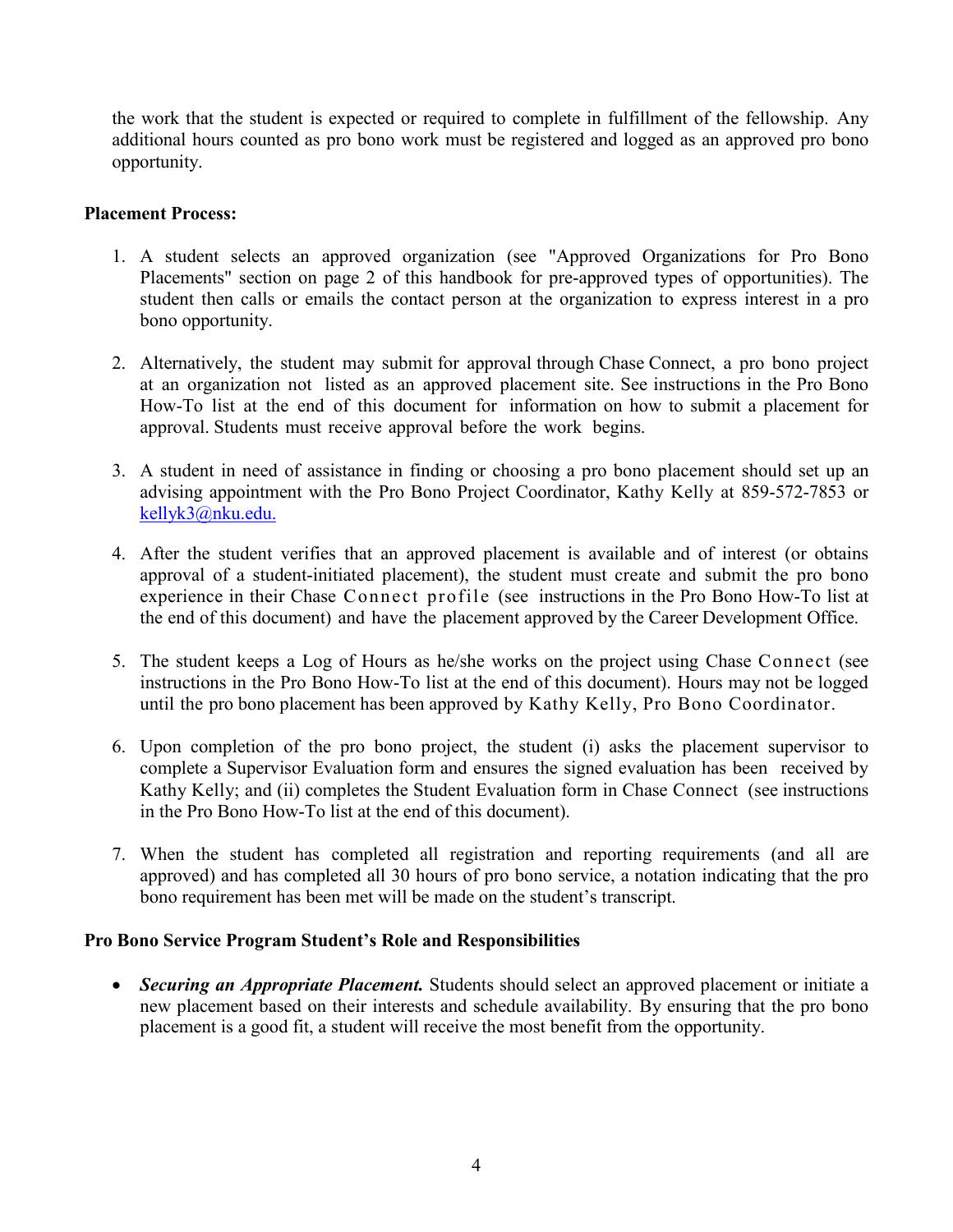- *Initial Meeting with Supervisor.* Students are responsible for arranging an initial meeting or phone call with the supervisor to discuss the assignment and working arrangements in detail. If the placement is determined to be agreeable to both student and supervisor, the student must create and submit the pro bono experience in Chase Connect.
- *Confidentiality*. All work performed for client cases is protected under attorney/client privilege and shall be kept confidential. Students may discuss client case work only with the supervisor or other members of the legal team working on the case.
- *Professionalism.* Students should perform all work in a timely and professional manner. If any circumstances prevent the satisfactory completion of a project, the student should immediately consult with the supervisor and the Pro Bono Coordinator.
- *Conflicts of Interest.* The student should identify and address any potential or actual conflicts of interest with the assignment and the placement prior to beginning work. The student should contact the supervisor and the Pro Bono Project Coordinator if questions arise regarding conflicts of interest while working on the project.
- *Academic Conduct*. Students shall comply with all requirements, policies and responsibilities prescribed by the NKU Chase College of Law Honor Code and the NKU Student Code of Conduct.
- *Completion of forms/information.* It is the responsibility of the student to ensure that all information (including initial registration form, hours worked, evaluation forms, etc.) is properly entered into Chase Connect and all required forms have been received by the Pro Bono Service Program office. Students should keep a copy of all forms for their own records. Opportunities must be registered and information completed at the time the hours are completed. **All pro bono information must be completed by graduation; students who have not completed the pro bono graduation requirement are unable to sit for a bar examination.**

## **Pro Bono Service Program Supervisor's Role and Responsibilities**

- *Initial Meeting with Student.* The supervisor should meet or speak with the student to discuss the assignment, expectations for the student, hours required and work schedule. If the supervisor and student determine that the placement is mutually agreeable, the supervisor should sign the Initial Pro Bono Registration Form (prepared by the student) which the student will return to the Pro Bono Service Program office.
- *Training and Supervision.* The supervisor is responsible for training and continued oversight of the student during his/her work on the pro bono assignment.
- *Compensation and Expenses.* Students may not receive any compensation for doing pro bono work. However, students should not incur any expenses related to a pro bono assignment such as copying costs or materials.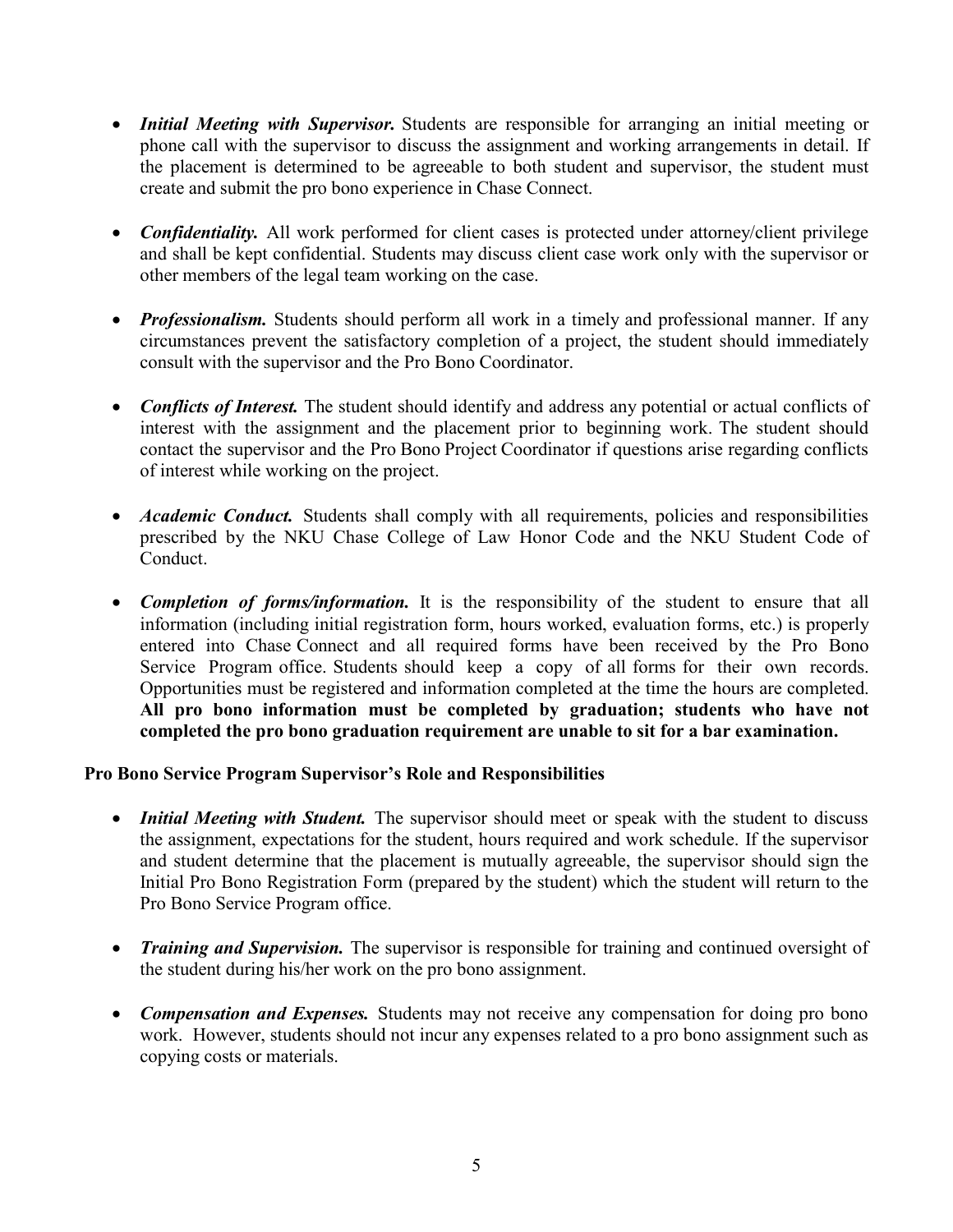- *Evaluation*. The supervisor should meet with the student at the end of the assignment to discuss the student's work on the project. The supervisor should complete Supervisor Evaluation form which is available in the student's profile in Chase Connect.
- *Problems or Concerns*. Contact Kathy Kelly, 859-572-7853 or [kellyk3@nku.edu](mailto:kellyk3@nku.edu) with any issues or concerns relating to the student's performance or the pro bono program generally.

## **PRO BONO HOW-TO LIST**

### Overall Process

- 1. Create and submit pro bono experience in Chase Connect
- 2. Approval of placement
- 3. Add hours
- 4. Complete Student Evaluation of Placement
- 5. Complete Supervisor Evaluation of Student
- 6. Final Approval

### Create your pro bono record

- 1. Access your student account in Chase Connect
- 2. Click **Experiential Learning** in the menu on the left
- 3. Click **New Experience** at the top right
- 4. Under the **Basics** section, select **Experiential Learning Type**, and then click **Pro Bono**
- 5. Complete required information
- 6. When all information has been entered, click **Save**. This action will take you to a preview of your pro bono experience before final submission
- 7. If you need to make edits to your record before submission, select **Action** at the top right and click **Edit**
- 8. If you do not need to make edits to your pro bono experience, click **Submit for Approval** at the top right
- 9. Once you have submitted your pro bono experience for approval, your status will change to **Pending Initial Approval** at the top of the page

### Pending Initial Approval

10. Once the Career Development Office has approved your pro bono experience, your status will change to **In Progress** 

In Progress

11. Now that your status is **In Progress**, you may enter your hours into the hour log